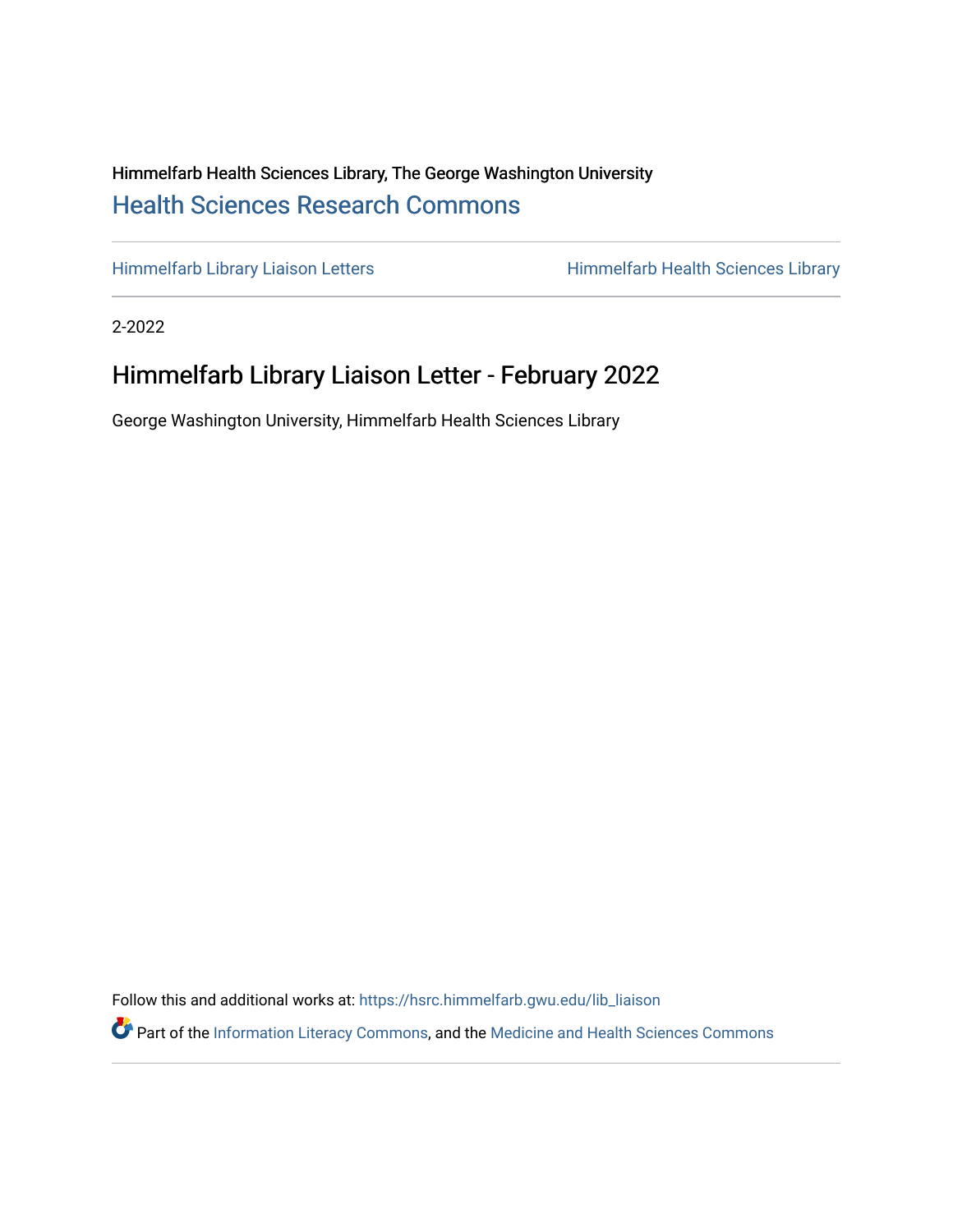



February 2022

Putting together your first publication can seem like an overwhelming task. How do you select a journal? Who should be the first author? How do you ensure that your manuscript is formatted correctly? Should you consider publishing in an Open Access (OA) format? The Himmelfarb Library has a few tips and resources to help get you started:

- **Target your Journal Search:** If you are unsure of where to publish your research, start by looking at your references. Do some journals appear repeatedly in your reference list? In addition to your references, resources such as the [Clarivate Match Manuscript tool,](https://mjl.clarivate.com/home) the J[ournal Citation Reports](https://jcr.clarivate.com/jcr/home) database, and the [JANE](https://jane.biosemantics.org/) [Journal/Author Name Estimator](https://jane.biosemantics.org/) can help provide information on journals in your field. Video tutorials on some of these tools can be found in Himmelfarb's [Scholarly Communications Short Video Library.](https://guides.himmelfarb.gwu.edu/scholarlypub/video)
- **Establish the order of authors:** If you are working on a publication with other researchers, determining authorship order early on is an essential part of the process. If you are unsure of how to determine authorship order, APA's [A Graduate Student's Guide to](https://www.apa.org/science/leadership/students/authorship-paper.pdf) [Determining Authorship Credit and Authorship Order](https://www.apa.org/science/leadership/students/authorship-paper.pdf) as well as the [CRediT taxonomy](https://credit.niso.org/) can help. Also check out our video tutorial entitled ["Give CREDiT](https://www.youtube.com/watch?v=uA0n0Q9MuuY)."
- **Ensure that any needed copyright permissions have been secured:** Not securing the appropriate permissions for copyright-protected materials can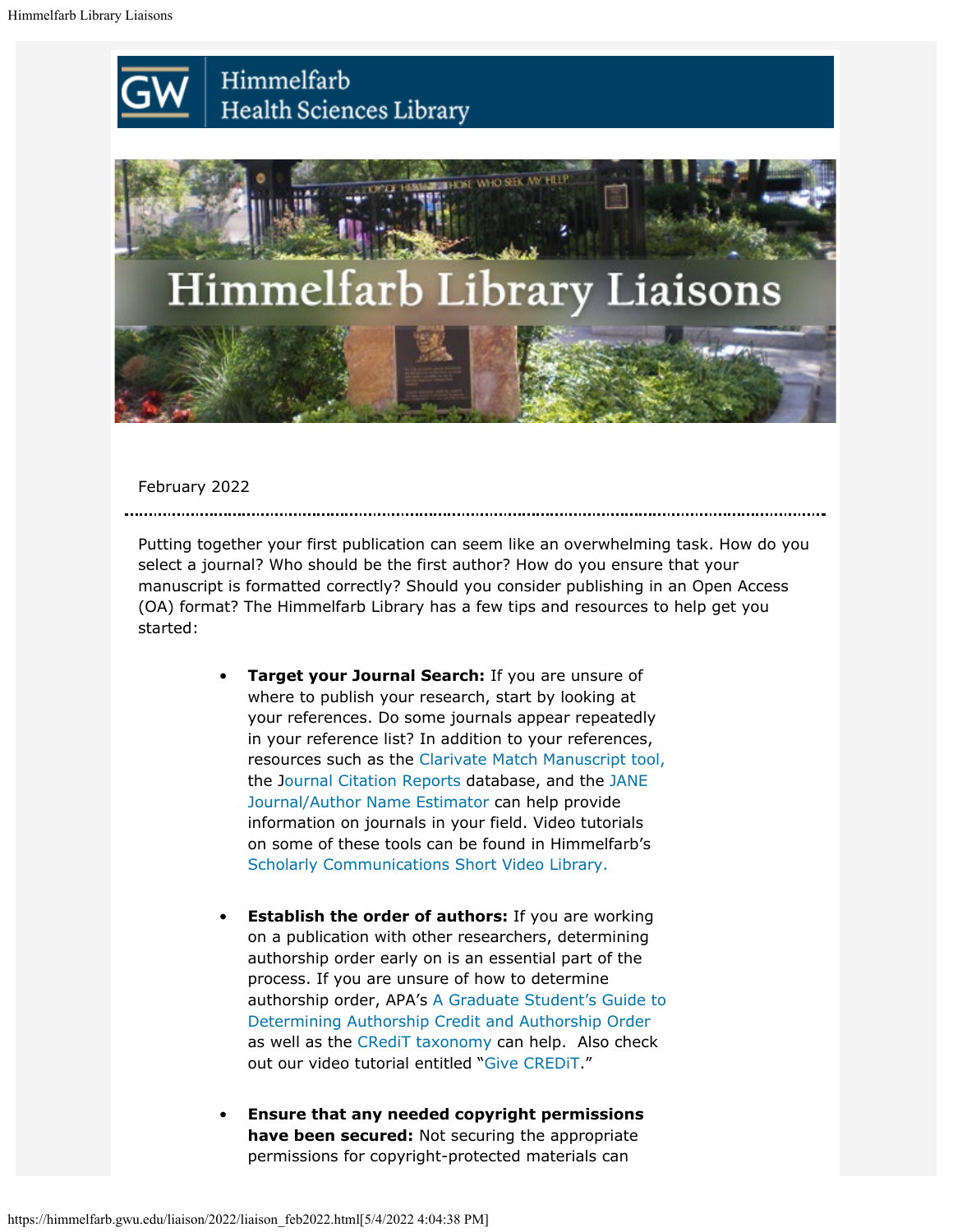significantly delay the publication process. Do you have questions about whether you need to secure permissions to reuse material protected by copyright in your own article? If so, see Himmelfarb's [guide to](https://guides.himmelfarb.gwu.edu/copyright) [copyright](https://guides.himmelfarb.gwu.edu/copyright) or email questions to Sara Hoover, Metadata and Scholarly Publishing Librarian at [shoover@gwu.edu](mailto:shoover@gwu.edu).

- **Ensure that your citations are formatted correctly:** Be sure to review the formatting guidelines for your selected journal and utilize the appropriate citation format. Himmelfarb's guides to [APA](https://guides.himmelfarb.gwu.edu/APA) and [AMA](https://guides.himmelfarb.gwu.edu/AMA) citation styles can help or you can also use a citation manager such as [RefWorks.](https://guides.himmelfarb.gwu.edu/newrefworks) If you need to change the citation style of your references to adhere to formatting requirements, see our tutorial on [quickly](https://www.youtube.com/watch?v=l70tNiVmsPQ) [changing citation styles](https://www.youtube.com/watch?v=l70tNiVmsPQ).
- **Publish Open Access (OA) if possible:** Open Access publishing can be a great way to ensure that your publication gets wide readership. However, many journals require expensive Article Processing Charges or APCs to publish research in an open access format and most departments do not have the resources to cover these fees. If you are working on a Case Report, consider utilizing the [GW Institutional Fellowship with](https://guides.himmelfarb.gwu.edu/casereports) [BMJ Case Reports](https://guides.himmelfarb.gwu.edu/casereports) or explore our new [Cambridge Read](https://www.cambridge.org/core/services/open-access-policies/read-and-publish-agreements) [and Publish Agreement](https://www.cambridge.org/core/services/open-access-policies/read-and-publish-agreements) (contact Ruth Bueter at [rbueter@gwu.edu](mailto: rbueter@gwu.edu)). If you do not have the funding to cover APCs, explore the possibility of archiving an author's version of the manuscript in a repository. See Himmelfarb's ["Open Access and Your Research](https://www.youtube.com/watch?v=6SpLN7BbzGg)" tutorial for more information.
- **Promote your article once it has been published:** Putting together your first publication is a labor intensive process. Fortunately there are things that you can do to ensure that your article is widely read! See our video tutorial on ["Promoting Your Research](https://www.youtube.com/watch?v=a0vUbUbbXaM)" and be sure to include a link to your publication on your CV.
- **Start a new research project!:** The good news is that the publication process is generally much easier the second time around! See our guide on [Resources](https://guides.himmelfarb.gwu.edu/EarlyCareerResearchers/GettingStarted) [for Early Career Researchers](https://guides.himmelfarb.gwu.edu/EarlyCareerResearchers/GettingStarted) for more information about resources related to the research process.

If you have additional questions about your first publication, feel free to reach out to Sara Hoover, Metadata and Scholarly Publishing Librarian at [shoover@gwu.edu](mailto:shoover@gwu.edu) or use the "Ask us" tab on the Himmelfarb Library website.